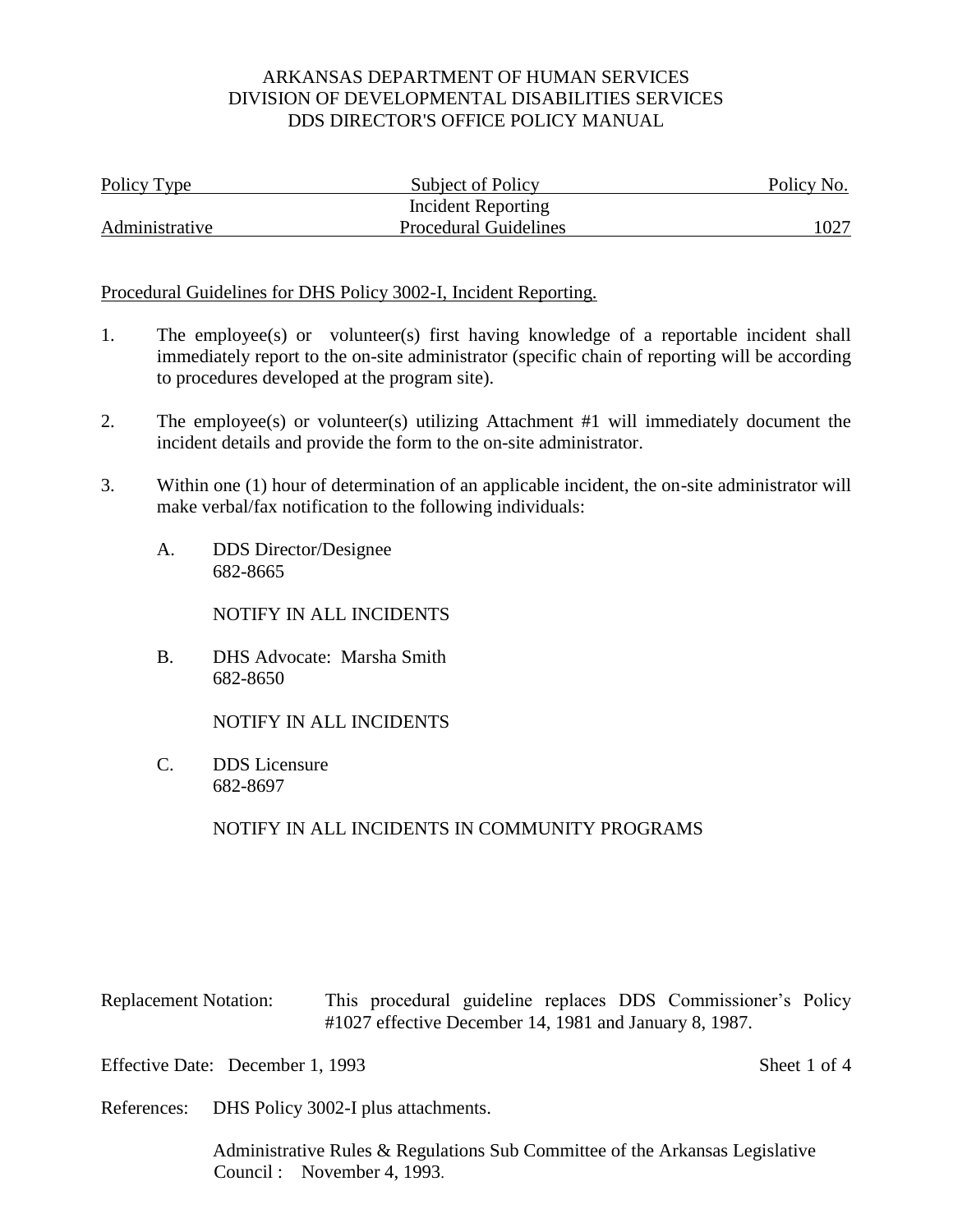| Policy Type    | Subject of Policy            | Policy No. |
|----------------|------------------------------|------------|
|                | Incident Reporting           |            |
| Administrative | <b>Procedural Guidelines</b> | 1027       |

4. Additional notifications will be made to the following individuals/offices when specific incident(s) occur:

X-Notification

Effective Date: December 1, 1993 Sheet 2 of 4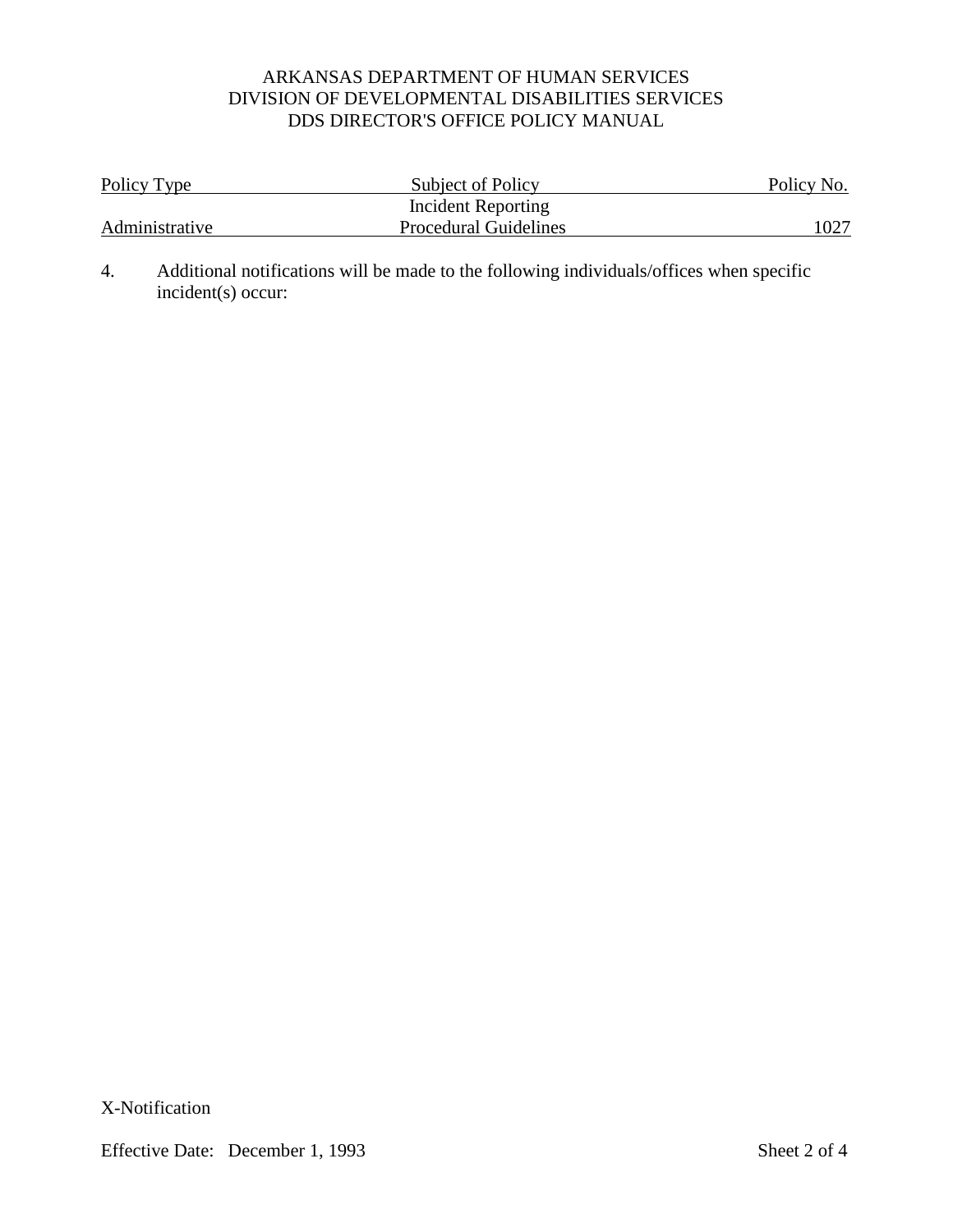| Policy Type    | <b>Subject of Policy</b>     | Policy No. |
|----------------|------------------------------|------------|
|                | Incident Reporting           |            |
| Administrative | <b>Procedural Guidelines</b> |            |

Attachment 2 shall be utilized for documenting notification and made a part of incident/investigative files.

- 5. The on-site administrator will initiate and ensure prompt investigation, when required and unless otherwise directed by outside agencies (i.e., Law Enforcement, Coroner, State Medical Examiner, Prosecuting Attorney). Internal investigation will be conducted according to DDS Procedural Guidelines for Investigation if the incident is at a state operated institution/program.
- 6. The on-site administrator will be the primary point of contact with external sources unless otherwise determined.
- 7. The on-site administrator will submit a written report (summary to-date or final report) of the incident/investigation within three (3) days of the initial reporting to all those initially notified, and any external authority so requesting.
- 8. The on-site administrator will submit a final report/investigative file of any reported incident, within time frames established by applicable Policy, depending on the specific incident. All final reports will be forwarded to the appropriate Supervisor. The DDS Director shall provide report copies to all those initially notified, External Authorities and/or others as necessary/requested.
- 9. The on-site administrator is responsible for the development of on-site procedures, in the absence of Departmental/Divisional Policy/Procedure, specific to the following items which comply with DHS Policy #3002-I and DDS Procedural Guidelines #1027 as well as those incidents not covered by #3002-I and #1027.
	- A. Unusual Client Deaths and/or Serious Injuries
	- B. Absence (Run-away) and Search Procedures
	- C. Criminal Activity
	- D. Maltreatment Prevention, Reporting and Investigating
	- E. Natural Disasters (Emergency Preparedness)
	- F. Serious Accidents
	- G. Disruption of Service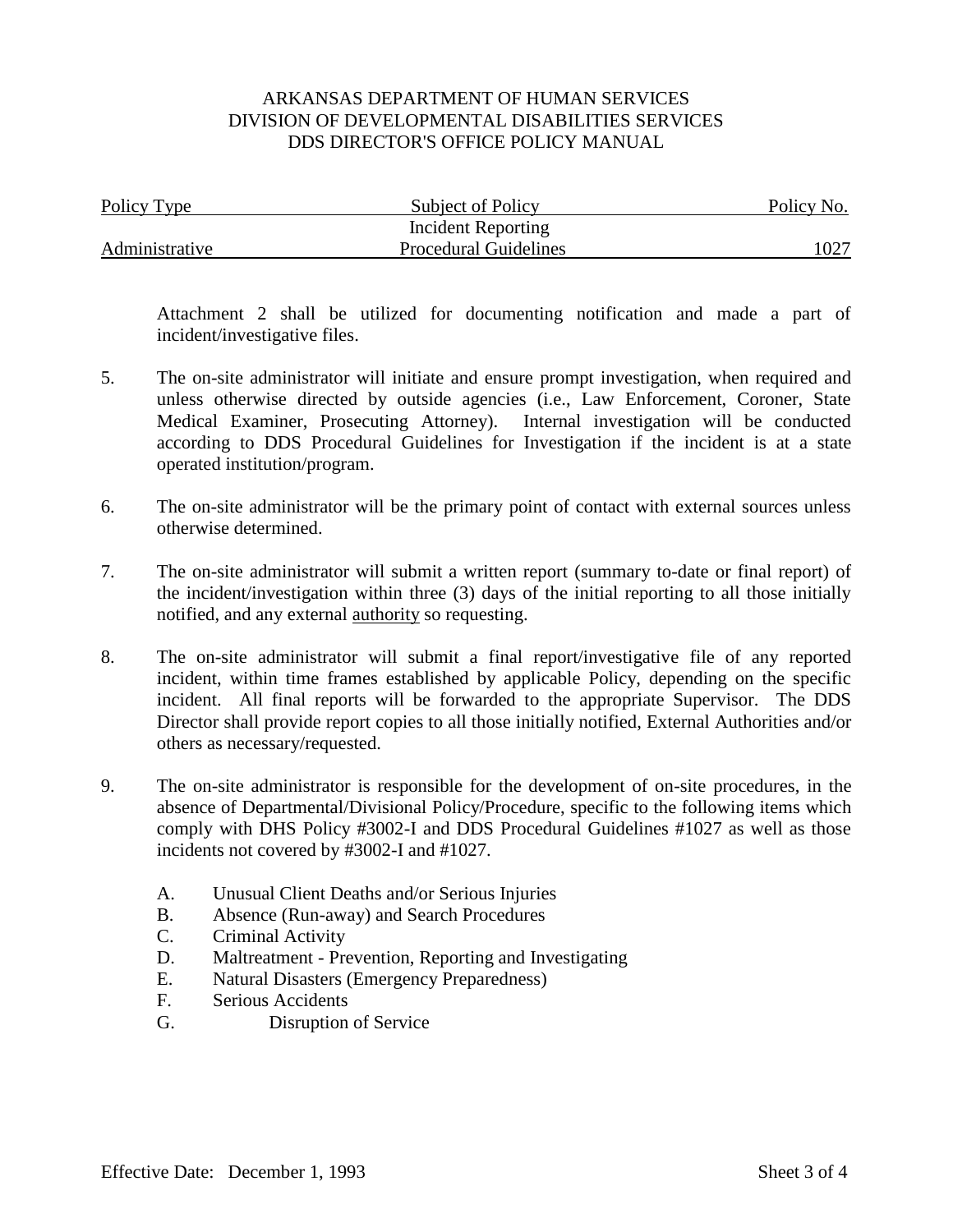| Policy Type    | Subject of Policy            | Policy No. |
|----------------|------------------------------|------------|
|                | Incident Reporting           |            |
| Administrative | <b>Procedural Guidelines</b> | 1027       |

#### 10. On-site procedures shall include but not necessarily be limited to the following:

- A. Reporting/Notification requirements
- B. Staff/Volunteer Responsibilities<br>C. Documentation
- Documentation
- D. Training Requirements for Staff
- E. Specific tasks/assignments (who does what, when) of staff
- F. Applicability to DHS Policy #3002-I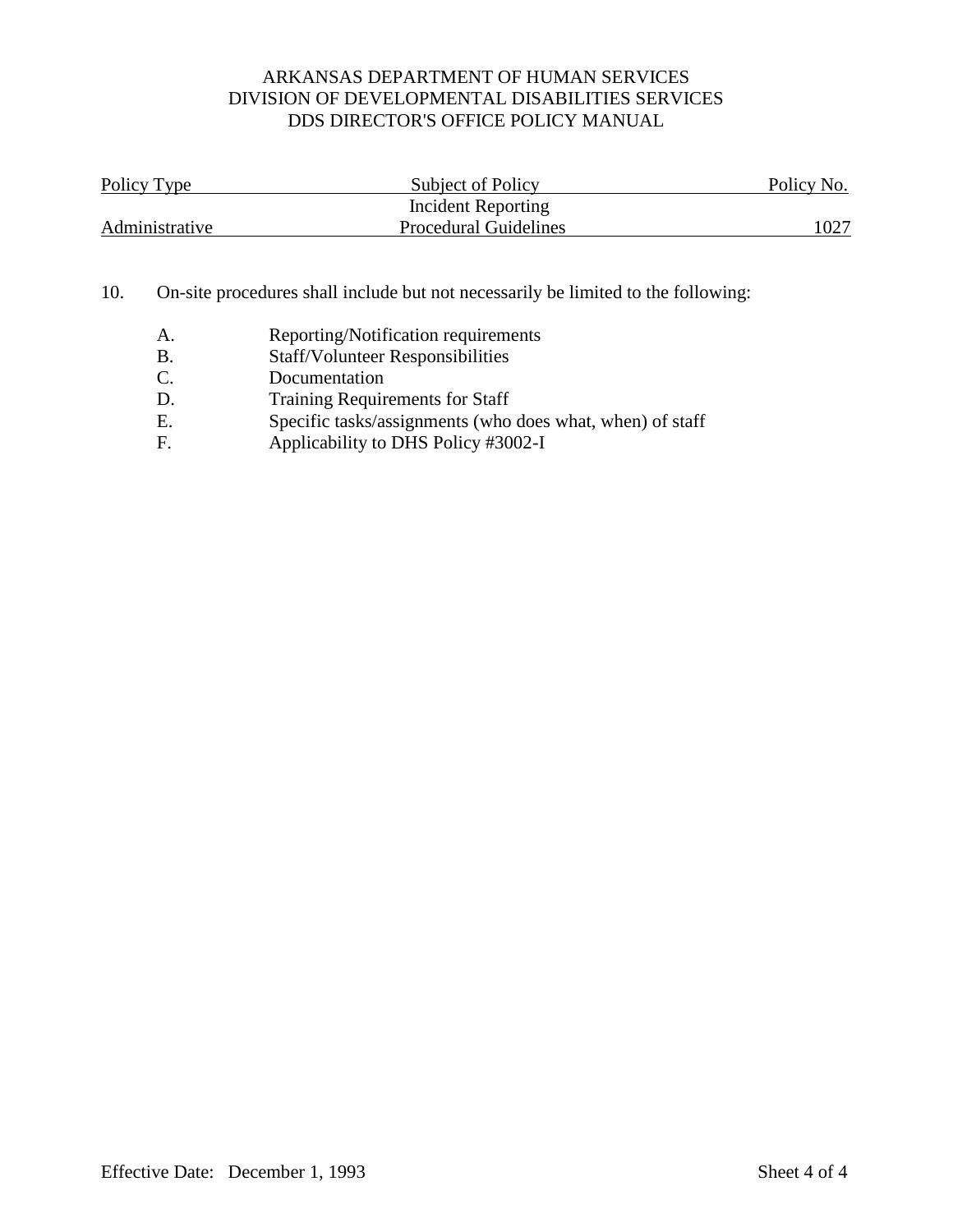|         |          |                  |                                                                 | NOTIFICATION LISTING<br>REQUIREMENTS PER INCIDENT |                                |                                                     | $\circ$          |                                                                            |                  |                                                            |        |
|---------|----------|------------------|-----------------------------------------------------------------|---------------------------------------------------|--------------------------------|-----------------------------------------------------|------------------|----------------------------------------------------------------------------|------------------|------------------------------------------------------------|--------|
|         |          |                  |                                                                 | —————— À                                          |                                |                                                     |                  |                                                                            |                  |                                                            |        |
|         |          |                  |                                                                 |                                                   |                                |                                                     |                  |                                                                            |                  |                                                            |        |
|         |          |                  |                                                                 | $\circ$                                           |                                |                                                     |                  |                                                                            |                  |                                                            |        |
|         |          |                  |                                                                 | $\circ$                                           |                                |                                                     |                  |                                                                            |                  |                                                            |        |
|         |          |                  |                                                                 |                                                   |                                |                                                     |                  |                                                                            |                  |                                                            |        |
|         |          |                  |                                                                 | ۰                                                 |                                |                                                     |                  |                                                                            |                  |                                                            |        |
|         |          |                  |                                                                 | $\circ$                                           |                                |                                                     |                  |                                                                            |                  |                                                            |        |
|         |          |                  |                                                                 |                                                   |                                |                                                     |                  |                                                                            |                  |                                                            |        |
|         |          |                  |                                                                 | $\circ$                                           |                                |                                                     |                  |                                                                            |                  |                                                            |        |
|         |          |                  |                                                                 | ۰                                                 |                                |                                                     |                  |                                                                            |                  |                                                            |        |
|         |          |                  |                                                                 |                                                   |                                |                                                     |                  |                                                                            |                  |                                                            |        |
|         |          |                  |                                                                 | $\circ$                                           |                                |                                                     |                  |                                                                            |                  |                                                            |        |
|         |          |                  |                                                                 |                                                   |                                |                                                     |                  |                                                                            |                  |                                                            |        |
|         |          |                  |                                                                 |                                                   |                                |                                                     |                  |                                                                            |                  |                                                            |        |
|         |          |                  |                                                                 | -------------------À                              |                                |                                                     |                  |                                                                            |                  |                                                            |        |
|         |          | °FIRE DEPARTMENT |                                                                 |                                                   |                                | <b>The Community of Community</b>                   |                  |                                                                            | $\Box$           |                                                            |        |
|         | $X \cup$ |                  |                                                                 | $\circ$                                           |                                |                                                     |                  |                                                                            |                  |                                                            |        |
|         | û------  |                  |                                                                 | – – – – – – À                                     |                                |                                                     |                  |                                                                            |                  |                                                            |        |
|         |          |                  | LOCAL LAW ENFORCEMENT                                           |                                                   |                                |                                                     |                  | $\begin{array}{c c c c c c c c} \mid & X & \mid & X \\ \hline \end{array}$ |                  |                                                            |        |
|         |          |                  |                                                                 |                                                   |                                |                                                     |                  |                                                                            |                  |                                                            |        |
|         |          |                  |                                                                 |                                                   |                                |                                                     |                  |                                                                            |                  |                                                            |        |
|         |          |                  |                                                                 |                                                   |                                |                                                     |                  |                                                                            |                  |                                                            |        |
|         |          |                  |                                                                 | ---------------------À                            |                                |                                                     |                  |                                                                            |                  |                                                            |        |
|         |          |                  | $\mathbf{1}$                                                    | STATE POLICE: 324-9370                            |                                |                                                     |                  |                                                                            | $\mathbf{1}$     |                                                            |        |
|         |          |                  |                                                                 |                                                   | °Chief Operator-Communications |                                                     |                  |                                                                            |                  | $\begin{array}{c c c c c} & X & & X \\ \hline \end{array}$ |        |
|         |          |                  |                                                                 |                                                   |                                | $\begin{array}{c cccc}\n & & X &   & \n\end{array}$ |                  |                                                                            |                  |                                                            |        |
| $\circ$ | Center   |                  |                                                                 | $\circ$                                           |                                |                                                     |                  |                                                                            |                  |                                                            |        |
|         |          |                  |                                                                 |                                                   |                                |                                                     |                  |                                                                            |                  |                                                            |        |
|         |          |                  |                                                                 | ––––––––À                                         |                                |                                                     |                  |                                                                            |                  |                                                            |        |
|         |          |                  |                                                                 | LOCAL PROSECUTING ATTORNEY                        |                                |                                                     |                  |                                                                            |                  |                                                            |        |
|         |          |                  |                                                                 |                                                   |                                |                                                     |                  |                                                                            |                  |                                                            |        |
|         |          |                  |                                                                 | -----------À                                      |                                |                                                     |                  |                                                                            |                  |                                                            |        |
| o       |          |                  |                                                                 | STATE MEDICAL EXAMINER                            |                                | Χ                                                   |                  |                                                                            |                  |                                                            |        |
|         |          |                  |                                                                 |                                                   |                                |                                                     |                  |                                                                            |                  |                                                            |        |
|         | 227-5936 |                  |                                                                 | $\circ$                                           |                                |                                                     |                  |                                                                            | and the contract |                                                            |        |
|         |          |                  |                                                                 |                                                   |                                |                                                     |                  |                                                                            |                  |                                                            |        |
|         |          |                  |                                                                 | -----------À                                      |                                |                                                     |                  |                                                                            |                  |                                                            |        |
|         |          | COUNTY CORONER   |                                                                 |                                                   |                                | X                                                   | and the contract |                                                                            |                  |                                                            |        |
|         | ------   |                  |                                                                 |                                                   |                                |                                                     |                  |                                                                            |                  |                                                            |        |
|         |          |                  |                                                                 | -------------À                                    |                                |                                                     |                  |                                                                            |                  |                                                            |        |
|         |          |                  |                                                                 | DEBBY NYE, CHIEF COUNSEL                          |                                | $\mathbf{I}$                                        |                  | $\mathcal{L}$                                                              | $\mathbf{L}$     |                                                            |        |
|         |          |                  | $\mathbf{1}$ and $\mathbf{1}$ and $\mathbf{1}$ and $\mathbf{1}$ |                                                   |                                |                                                     |                  |                                                                            |                  |                                                            |        |
|         |          |                  | $^{\circ}$ Office: 682-8934                                     |                                                   |                                |                                                     |                  | X   X   X   X   X                                                          |                  |                                                            |        |
|         |          |                  | $\begin{array}{c cccc}\nX &   & X &   & X &   & X\n\end{array}$ |                                                   |                                |                                                     |                  | and the contract of the contract of the                                    |                  |                                                            |        |
|         |          |                  | • Home: $835-7282$                                              |                                                   |                                |                                                     |                  |                                                                            |                  |                                                            |        |
|         |          |                  |                                                                 |                                                   |                                |                                                     |                  |                                                                            |                  |                                                            |        |
|         |          |                  |                                                                 | ----------------À                                 |                                |                                                     |                  |                                                                            |                  |                                                            |        |
|         |          |                  | INDIVIDUAL UNDER 18                                             |                                                   |                                |                                                     |                  |                                                                            |                  |                                                            | $\sim$ |
|         |          |                  |                                                                 |                                                   | (CHILD PROTECTIVE SERVICES)    |                                                     |                  |                                                                            | $\mathbf{1}$     |                                                            |        |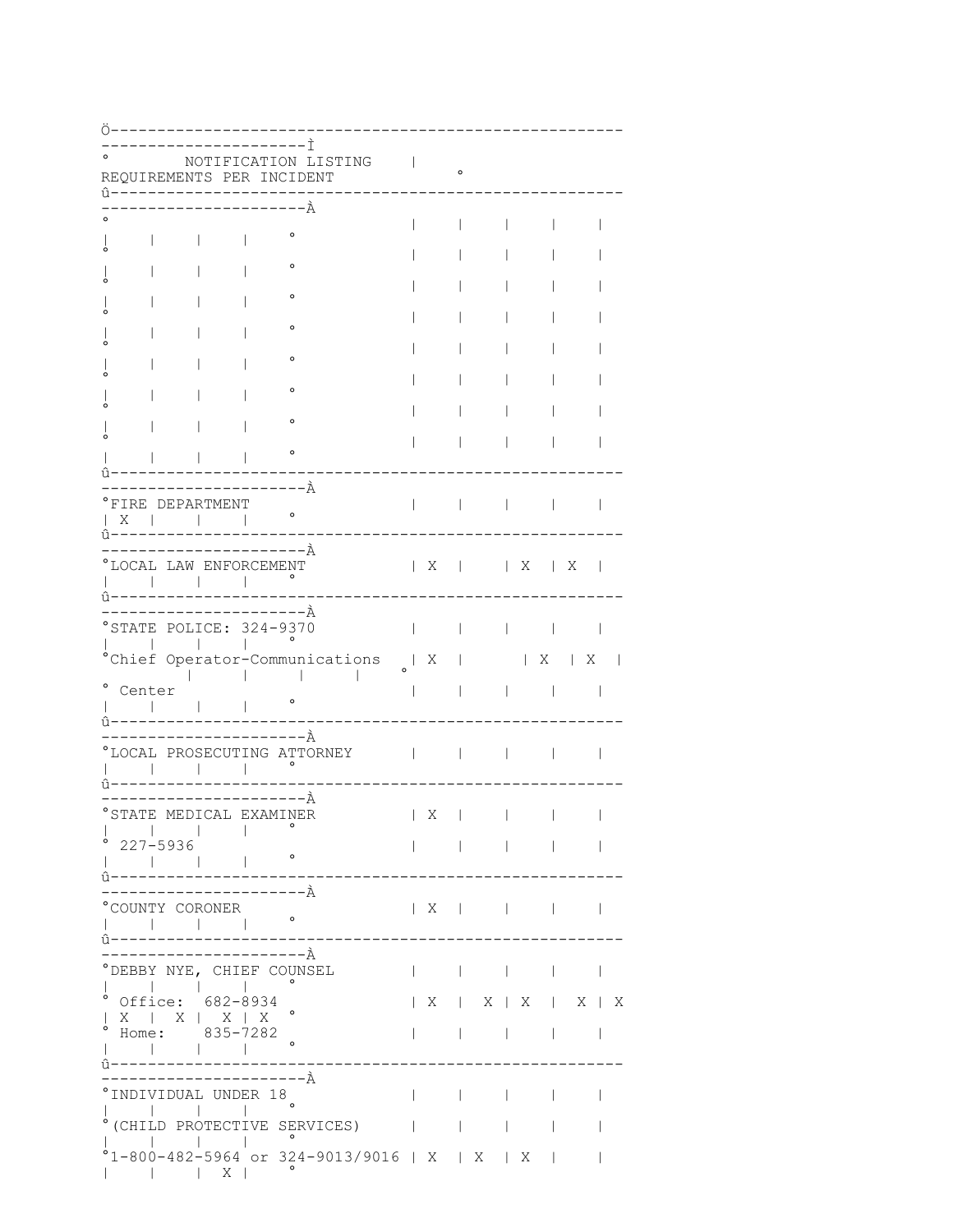$\hat{u}$  -  $-$ \_\_\_\_\_\_\_\_\_\_\_\_\_\_\_\_\_\_\_\_\_<u>\_</u> and LOCAL DIVISION OF | | |  $\sim$  1.000  $\sim$  $\sim$  1.0  $\mathbf{1}$   $\mathbf{1}$   $\mathbf{1}$   $\mathbf{1}$ CHILDREN AND FAMILY SERVICES: | X | X | X | \_\_\_\_\_\_\_\_\_\_\_\_\_\_\_ ------------------- $---$ ––––––––––––––––––––À  $\sim$  1.0  $\sim$  1.0  $\sim$  1.0  $\sim$ INDIVIDUAL OVER 18  $\mathbb{R}^n$  $\mathbb{R}$  $\mathbf{1}$   $\mathbf{1}$   $\mathbf{1}$   $\mathbf{1}$   $\mathbf{1}$ (ADULT PROTECTIVE SERVICES) | | |  $\sim$  1.000  $\sim$  $\sim$  1. 1-800-482-8049 or 682-2441 | X | X | X | |  $\begin{array}{cccccccccccccc} | & & | & & | & & \mathbf{X} & | & & \end{array}$ î-----------------------------------------------------------------------<u>ì</u>  $^{\circ}$  OFFICE OF LONG TERM CARE  $\qquad$  | X | X | X | X | X  $\begin{array}{c|cccc}\n & X & | & X & | & X & | \\
\end{array}$ 682-8487  $\mathbf{1}$   $\mathbf{1}$   $\mathbf{1}$   $\mathbf{1}$   $\mathbf{1}$  $-1 - 1$ ---------------------À °OFFICE OF EMERGENCY SERVICES  $\mathbb{R}$  and  $\mathbb{R}$  and  $\mathbb{R}$  and  $\mathbb{R}$  $\mathbb{R}^n$  $\mathbb{R}$  $^{\circ}$  Office:  $\begin{array}{c|c|c|c} \circ & \circ & \circ \\ \hline & X & & & \circ \\ \hline & & & \circ \end{array}$  $\sim 10^{-11}$  $\mathbb{R}^n$  and  $\mathbb{R}^n$  $\sim 1$  .  $\mathbb{R}$  $\begin{array}{ccccccc}\n & 1 & & & & \\
 & \circ & \text{Home:} & & & \\
 & & | & & | & & \end{array}$  $\sim 1$   $\sim$  $\mathbb{R}$ î -----------------------\_\_\_\_\_\_\_\_\_\_\_\_\_\_\_\_\_\_\_\_\_\_\_\_\_\_\_ ----------------------À ARKANSAS DEPARTMENT OF HEALTH | | |  $\mathbb{R}^n$  and  $\mathbb{R}^n$  $\begin{array}{cccccccccccccc} \multicolumn{4}{c|}{\textbf{1}} & \multicolumn{4}{c|}{\textbf{2}} & \multicolumn{4}{c|}{\textbf{3}} & \multicolumn{4}{c|}{\textbf{4}} & \multicolumn{4}{c|}{\textbf{5}} & \multicolumn{4}{c|}{\textbf{6}} & \multicolumn{4}{c|}{\textbf{7}} & \multicolumn{4}{c|}{\textbf{8}} & \multicolumn{4}{c|}{\textbf{9}} & \multicolumn{4}{c|}{\textbf{1}} & \multicolumn{4}{c|}{\textbf{1}} & \multicolumn{4}{c|}{\textbf{1}} & \multicolumn{4$  $\hat{v}$  – – – – – – – --------------------À ° DIRECTOR, COTTAGE LIFE/TEAM | X | X | X | |  $\mathcal{A}=\mathcal{A}=\mathcal{A}=\mathcal{A}=\mathcal{A}=\mathcal{A}=\mathcal{A}$  $\hat{u}$  - - - - - ------------------------À °NURSING SERVICES ADMIN.  $\begin{array}{c|c|c|c|c|c|c|c} & & \times & \times & \times & \times \end{array}$  $\begin{array}{ccc} 1 & 1 & 1 & 1 & 1 & 1 \end{array}$ ---- $\hat{1}$   $-$ °SOCIAL SERVICES  $\begin{array}{c|cccc}\n & X & X & X \\
\end{array}$  $\begin{array}{c|cccc}\n & X & | & X & | & \overbrace{X} & | & X & \end{array}$ ----------------------À ° DIRECTOR, HAB & TRAINING | X | | | | \_\_\_\_\_\_\_\_\_\_\_\_\_\_\_\_\_\_\_\_\_\_\_\_\_\_\_\_\_\_\_\_\_\_\_\_ –––––––––––––––––––––––À  $\begin{array}{c|cccc}\n & X & X & X & \n\end{array}$ -----------------------------PARENT/GUARDIAN (NEXT OF KIN) | X | X | X |  $\mathbb{R}$  $\begin{array}{c|cccccc} & & X & | & X & | & X & | & X \end{array}$ \_\_\_\_\_\_\_\_\_\_\_\_\_\_\_\_ ----------------------À  $^{\circ}$ OTHER:  $\sim 10^{-11}$  $\mathbb{R}^n$  and  $\mathbb{R}^n$  $\mathbb{R}$  $\Box$  $\mathbf{I}$  and  $\mathbf{I}$  $\mathbb{R}^n$  $\mathbb{R}$  $\begin{array}{|c|c|c|c|c|c|} \hline \rule{0pt}{1.2ex} & & & \circ \\\hline \rule{0pt}{1.2ex} & & & \circ \\\hline \rule{0pt}{1.2ex} & & & \circ \\\hline \rule{0pt}{1.2ex} & & & \circ \\\hline \rule{0pt}{1.2ex} & & & \circ \\\hline \rule{0pt}{1.2ex} & & & \circ \\\hline \rule{0pt}{1.2ex} & & & \circ \\\hline \rule{0pt}{1.2ex} & & & \circ \\\hline \rule{0pt}{1.2ex} & & & \circ \\\hline \rule{0pt}{1.2ex} & & & \circ \\\$  $\sim 1$  $^{\circ}$ OTHER:  $\mathbb{R}$  $\mathbb{R}^n$  $\mathbb{R}^n$  $\mathbb{R}$  $\mathbb{R}$  $\mathbf{I}$  and  $\mathbf{I}$ \_\_\_\_\_\_\_\_\_\_\_\_\_\_\_\_\_\_\_\_\_\_\_\_\_\_\_ ----------------X = Notification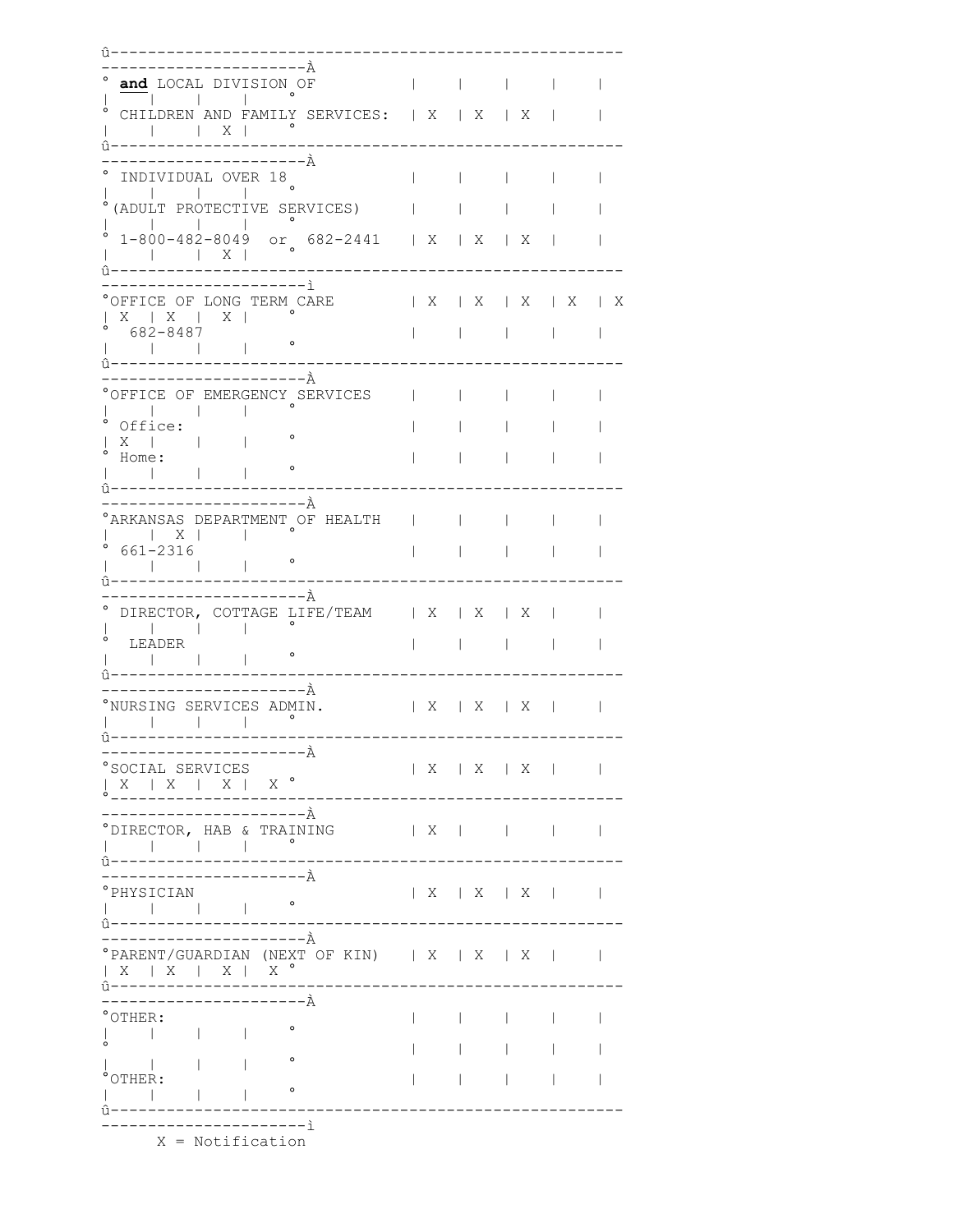| INCIDENT                                                   | NOTIFICATION LISTING   REQUIREMENTS PER                                     |                |              |   |                                                                                                                                                                                                                                                                                                          |                        |                          |                                           |
|------------------------------------------------------------|-----------------------------------------------------------------------------|----------------|--------------|---|----------------------------------------------------------------------------------------------------------------------------------------------------------------------------------------------------------------------------------------------------------------------------------------------------------|------------------------|--------------------------|-------------------------------------------|
|                                                            | ----À                                                                       |                |              |   |                                                                                                                                                                                                                                                                                                          |                        |                          |                                           |
|                                                            | $\circ$                                                                     |                |              |   |                                                                                                                                                                                                                                                                                                          |                        |                          |                                           |
|                                                            |                                                                             |                |              |   |                                                                                                                                                                                                                                                                                                          |                        |                          |                                           |
|                                                            | $\circ$                                                                     |                |              |   |                                                                                                                                                                                                                                                                                                          |                        |                          |                                           |
|                                                            | $\circ$                                                                     |                |              |   |                                                                                                                                                                                                                                                                                                          |                        |                          |                                           |
|                                                            | $\circ$                                                                     |                |              |   |                                                                                                                                                                                                                                                                                                          |                        |                          |                                           |
|                                                            | $\circ$                                                                     |                |              |   |                                                                                                                                                                                                                                                                                                          |                        |                          |                                           |
|                                                            |                                                                             |                |              |   |                                                                                                                                                                                                                                                                                                          |                        |                          |                                           |
|                                                            | $\circ$                                                                     |                |              |   |                                                                                                                                                                                                                                                                                                          |                        |                          |                                           |
|                                                            | $\circ$                                                                     |                |              |   |                                                                                                                                                                                                                                                                                                          |                        |                          |                                           |
|                                                            | $\circ$                                                                     |                |              |   |                                                                                                                                                                                                                                                                                                          |                        |                          |                                           |
|                                                            | ۰                                                                           |                |              |   |                                                                                                                                                                                                                                                                                                          |                        |                          |                                           |
|                                                            |                                                                             |                |              |   |                                                                                                                                                                                                                                                                                                          |                        |                          |                                           |
|                                                            |                                                                             |                |              |   |                                                                                                                                                                                                                                                                                                          |                        |                          |                                           |
| . — — — — — — А̀<br>DDS Director                           |                                                                             |                |              |   |                                                                                                                                                                                                                                                                                                          |                        |                          |                                           |
|                                                            | $\overline{\phantom{a}}$                                                    |                |              |   |                                                                                                                                                                                                                                                                                                          |                        |                          |                                           |
| $X \mid X$                                                 | Office: $682-8665$                                                          |                |              |   |                                                                                                                                                                                                                                                                                                          |                        |                          | $  X   X   X   X   X   X   X   X   X   X$ |
| û-------<br>----------À                                    |                                                                             |                |              |   |                                                                                                                                                                                                                                                                                                          |                        |                          |                                           |
|                                                            | Pearl Herman, DHS Advocate (                                                |                |              |   |                                                                                                                                                                                                                                                                                                          |                        |                          |                                           |
|                                                            | $\overline{\phantom{a}}$                                                    |                |              |   | $  X   X   X   X   X   X   X   X$                                                                                                                                                                                                                                                                        |                        |                          | $\overline{X}$                            |
| $X \mid X$                                                 | Office: $682-8650$                                                          |                |              |   |                                                                                                                                                                                                                                                                                                          |                        |                          |                                           |
| î) — — — — — -<br>----------A                              |                                                                             |                |              |   |                                                                                                                                                                                                                                                                                                          |                        |                          |                                           |
| °DDS LICENSURE                                             |                                                                             |                |              |   | NOTIFY IN ALL INSTANCES                                                                                                                                                                                                                                                                                  |                        |                          |                                           |
|                                                            | INVOLVING COMMUNITY°<br>° Office: 682-8697                                  |                |              |   | PROGRAMS                                                                                                                                                                                                                                                                                                 |                        |                          |                                           |
|                                                            |                                                                             |                |              |   |                                                                                                                                                                                                                                                                                                          |                        |                          |                                           |
| ---------À                                                 |                                                                             |                |              |   |                                                                                                                                                                                                                                                                                                          |                        |                          |                                           |
| $\sim$ 100 $\pm$                                           | PHYSICIAN/HOSPITAL                                                          |                |              |   |                                                                                                                                                                                                                                                                                                          |                        |                          |                                           |
| îi – – – – –                                               |                                                                             |                |              |   |                                                                                                                                                                                                                                                                                                          |                        |                          |                                           |
| -------À<br>PFIRE DEPARTMENT                               |                                                                             |                |              |   |                                                                                                                                                                                                                                                                                                          |                        |                          |                                           |
| û--------                                                  | -------                                                                     |                |              |   |                                                                                                                                                                                                                                                                                                          |                        |                          |                                           |
| . – – – – – – – – À                                        |                                                                             |                |              |   |                                                                                                                                                                                                                                                                                                          |                        |                          |                                           |
|                                                            | °LOCAL LAW ENFORCEMENT<br>                                                  |                |              |   |                                                                                                                                                                                                                                                                                                          |                        |                          |                                           |
| û--------<br>-------A                                      |                                                                             |                |              |   |                                                                                                                                                                                                                                                                                                          |                        |                          |                                           |
| °STATE POLICE: 324-9370                                    |                                                                             |                |              |   |                                                                                                                                                                                                                                                                                                          |                        |                          |                                           |
| $\mathbf{I}$ and $\mathbf{I}$ and $\mathbf{I}$             |                                                                             | $\mathbf{I}$   | $\mathbf{L}$ |   | and the contract of the contract of                                                                                                                                                                                                                                                                      |                        | $\Box$                   |                                           |
|                                                            |                                                                             |                |              |   |                                                                                                                                                                                                                                                                                                          |                        |                          |                                           |
|                                                            | Chief Operator-Communications   X       X   X  <br><b>Contract Contract</b> |                |              |   |                                                                                                                                                                                                                                                                                                          |                        |                          |                                           |
| Center                                                     |                                                                             |                |              |   | $\begin{array}{ccc} \end{array}$ $\begin{array}{ccc} \end{array}$ $\begin{array}{ccc} \end{array}$ $\begin{array}{ccc} \end{array}$ $\begin{array}{ccc} \end{array}$ $\begin{array}{ccc} \end{array}$ $\begin{array}{ccc} \end{array}$ $\begin{array}{ccc} \end{array}$ $\begin{array}{ccc} \end{array}$ |                        |                          |                                           |
| û---------                                                 | ------------                                                                |                |              |   |                                                                                                                                                                                                                                                                                                          |                        |                          |                                           |
| ----------À                                                | °LOCAL PROSECUTING ATTORNEY                                                 |                |              |   |                                                                                                                                                                                                                                                                                                          |                        | $\mathbf{1}$             |                                           |
| <b>Contract Contract</b><br>î-------                       |                                                                             |                |              |   |                                                                                                                                                                                                                                                                                                          |                        |                          |                                           |
| --------À                                                  |                                                                             |                |              |   |                                                                                                                                                                                                                                                                                                          |                        |                          |                                           |
| $\begin{array}{ccc} & & & \circ \ & & & \circ \end{array}$ | °STATE MEDICAL EXAMINER                                                     | $\overline{X}$ | $\mathbf{L}$ |   | $\mathbf{1}$                                                                                                                                                                                                                                                                                             | $\mathbf{L}$           |                          |                                           |
| 227-5936                                                   |                                                                             |                |              |   |                                                                                                                                                                                                                                                                                                          |                        |                          |                                           |
| û-------                                                   |                                                                             |                |              |   |                                                                                                                                                                                                                                                                                                          |                        |                          |                                           |
| --------À<br>°COUNTY CORONER                               |                                                                             |                |              |   |                                                                                                                                                                                                                                                                                                          |                        | $\blacksquare$           |                                           |
| $\sim$ 1                                                   |                                                                             | --------       |              |   |                                                                                                                                                                                                                                                                                                          |                        |                          |                                           |
| ---------À                                                 |                                                                             |                |              |   |                                                                                                                                                                                                                                                                                                          |                        |                          |                                           |
|                                                            | °DEBBY NYE, CHIEF COUNSEL                                                   |                |              |   |                                                                                                                                                                                                                                                                                                          |                        | the contract of the con- |                                           |
|                                                            | $^{\circ}$ Office: 682-8934<br>$\circ$                                      |                |              |   |                                                                                                                                                                                                                                                                                                          |                        |                          | Χ                                         |
| $X \mid X$                                                 |                                                                             |                | $\mathbf{L}$ |   |                                                                                                                                                                                                                                                                                                          | $\mathbf{L}$<br>$\Box$ |                          |                                           |
|                                                            | Home: 835-7282                                                              |                |              |   |                                                                                                                                                                                                                                                                                                          |                        |                          |                                           |
| . – – – – – – À                                            |                                                                             |                |              |   |                                                                                                                                                                                                                                                                                                          |                        |                          |                                           |
|                                                            | INDIVIDUAL UNDER 18<br>$\overline{\phantom{0}}$                             |                |              |   | $\perp$                                                                                                                                                                                                                                                                                                  |                        |                          |                                           |
| $\mathbf{1}$ and $\mathbf{1}$ and $\mathbf{1}$<br>$\circ$  | (CHILD PROTECTIVE SERVICES)                                                 |                |              |   |                                                                                                                                                                                                                                                                                                          |                        |                          |                                           |
|                                                            | °1-800-482-5964 or 324-9013/9016   X                                        |                |              | X | X                                                                                                                                                                                                                                                                                                        |                        |                          |                                           |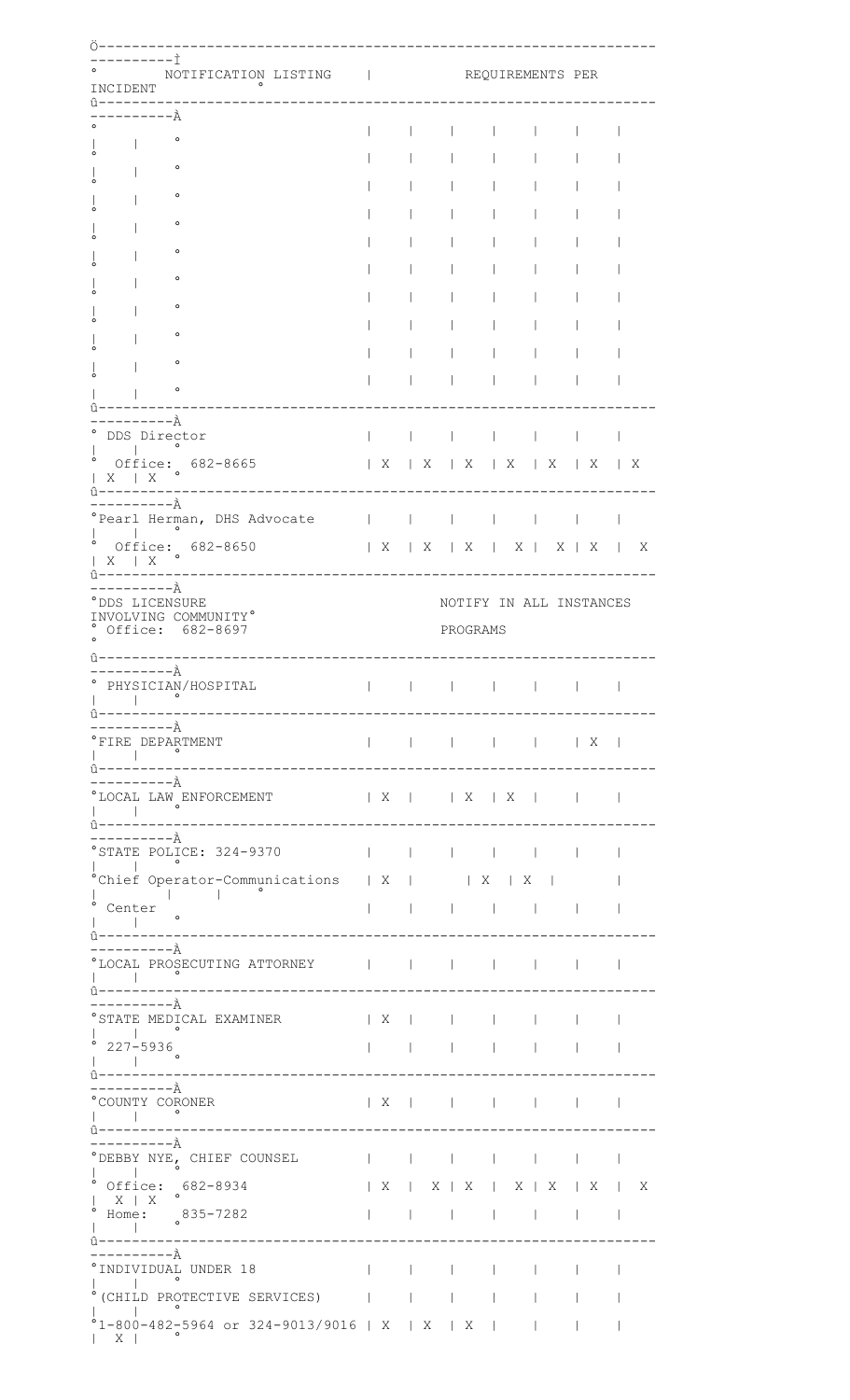| — — — A                                                                          |                           |     |                |                   |   |   |
|----------------------------------------------------------------------------------|---------------------------|-----|----------------|-------------------|---|---|
| and LOCAL DIVISION OF                                                            |                           |     |                |                   |   |   |
| CHILDREN AND FAMILY SERVICES:   X   X   X                                        |                           |     |                |                   |   |   |
| X                                                                                |                           |     |                |                   |   |   |
| $i - - - - - - -$                                                                |                           |     |                |                   |   |   |
| ——————— A                                                                        |                           |     |                |                   |   |   |
| INDIVIDUAL OVER 18                                                               |                           |     |                |                   |   |   |
| (ADULT PROTECTIVE SERVICES)                                                      |                           |     |                |                   |   |   |
|                                                                                  |                           |     |                |                   |   |   |
| 1-800-482-8049 or 682-2441   X   X   X                                           |                           |     |                |                   |   |   |
| $X \mid$                                                                         |                           |     |                |                   |   |   |
| . – – – – – – À                                                                  |                           |     |                |                   |   |   |
| °OFFICE OF LONG TERM CARE                                                        | $\mathbb{R}$ $\mathbb{R}$ | X   | X              | $\mid$ X $\mid$ X | X | Χ |
| $X \parallel$                                                                    |                           |     |                |                   |   |   |
| 682-8487                                                                         |                           |     |                |                   |   |   |
|                                                                                  |                           |     |                |                   |   |   |
| —————— À                                                                         |                           |     |                |                   |   |   |
| OFFICE OF EMERGENCY SERVICES                                                     |                           |     |                |                   |   |   |
|                                                                                  |                           |     |                |                   |   |   |
| Office:<br>$\circ$                                                               |                           |     |                |                   | X |   |
|                                                                                  |                           |     |                |                   |   |   |
| Home:                                                                            |                           |     |                |                   |   |   |
|                                                                                  |                           |     |                |                   |   |   |
| -------A                                                                         |                           |     |                |                   |   |   |
| ARKANSAS DEPARTMENT OF HEALTH                                                    |                           |     |                |                   |   | X |
|                                                                                  |                           |     |                |                   |   |   |
| 661-2316                                                                         |                           |     |                |                   |   |   |
|                                                                                  |                           |     |                |                   |   |   |
| $----\mathbb{A}$                                                                 |                           |     |                |                   |   |   |
| DIRECTOR, COTTAGE LIFE/TEAM   X   X                                              |                           |     | X              |                   |   |   |
|                                                                                  |                           |     |                |                   |   |   |
| LEADER                                                                           |                           |     |                |                   |   |   |
|                                                                                  |                           |     |                |                   |   |   |
| . – – – – A                                                                      |                           |     |                |                   |   |   |
| 'NURSING SERVICES ADMIN.                                                         |                           | X X | $\overline{X}$ |                   |   |   |
|                                                                                  |                           |     |                |                   |   |   |
| ––––––––––À                                                                      |                           |     |                |                   |   |   |
| °SOCIAL SERVICES                                                                 |                           |     |                |                   |   |   |
| $\begin{array}{cccc}   & X &   & X &   \\ \circ & & & & \\ \end{array}$          |                           |     |                |                   |   |   |
| -----------------------------------                                              |                           |     |                |                   |   |   |
|                                                                                  |                           |     |                |                   |   |   |
| °DIRECTOR, HAB & TRAINING   X            <br>$\mathcal{L} \subset \mathcal{L}$ . |                           |     |                |                   |   |   |
| ---------------------------------<br>$\hat{v}$ - - - - - - - - - - -             |                           |     |                |                   |   |   |
| ----------A                                                                      |                           |     |                |                   |   |   |
| $^{\circ}$ PHYSICIAN<br>   <br>$\hat{u}$ -----------                             |                           |     |                |                   |   |   |
| ___________________________________                                              |                           |     |                |                   |   |   |
| --------À                                                                        |                           |     |                |                   |   |   |
| $^{\circ}$ PARENT/GUARDIAN (NEXT OF KIN)   X   X   X         X   X               |                           |     |                |                   |   |   |
| $\begin{array}{cc}   & X   & X  ^{\circ} \\ \hat{u}^{----------} \end{array}$    |                           |     |                |                   |   |   |
| -------À                                                                         |                           |     |                |                   |   |   |
| $^{\circ}$ OTHER:                                                                |                           |     |                |                   |   |   |
| <b>Contract Contract</b>                                                         |                           |     |                |                   |   |   |
|                                                                                  |                           |     |                |                   |   |   |
| -----------ì                                                                     |                           |     |                |                   |   |   |

 $X = \overline{\text{Notification}}$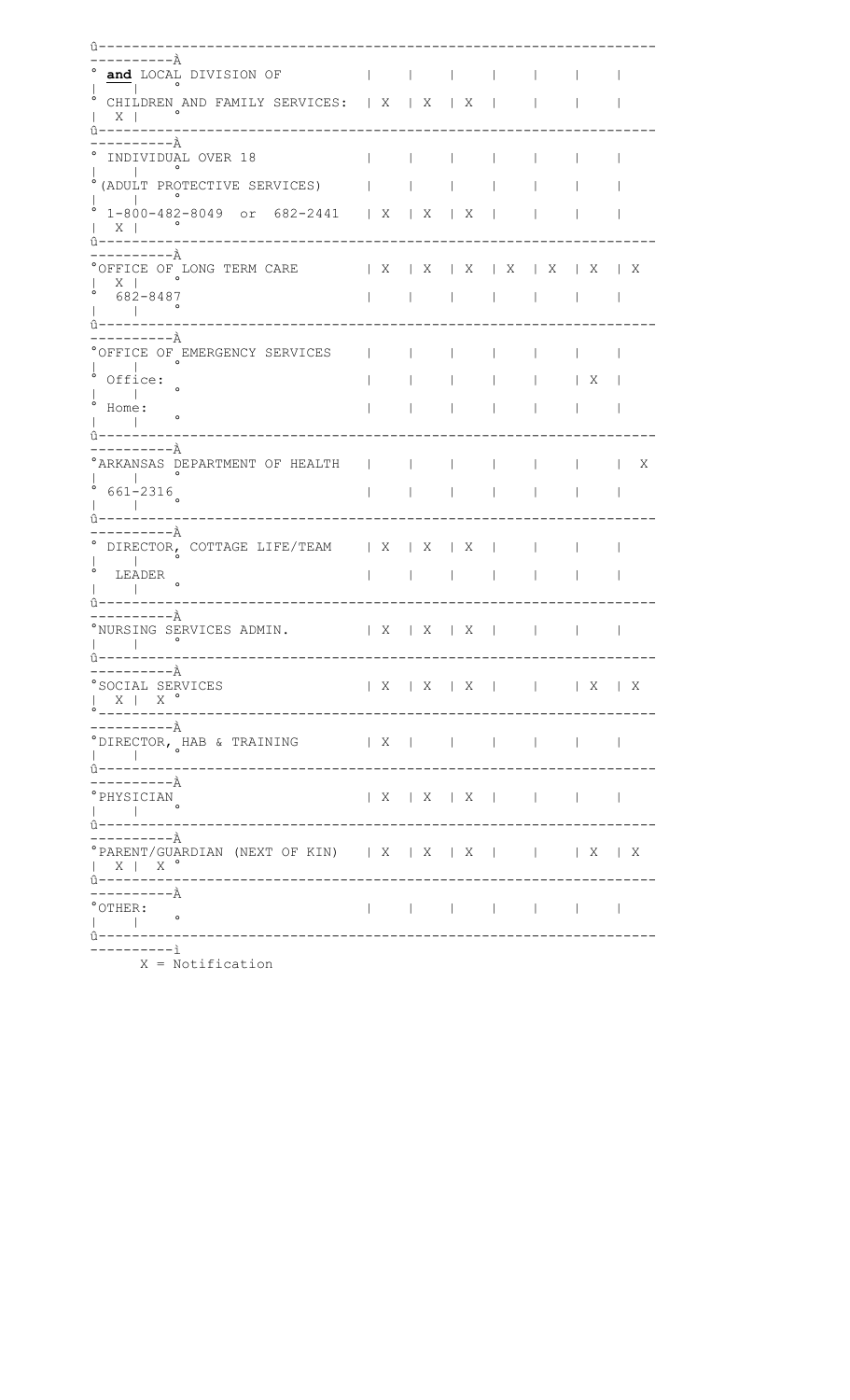| $-------2$<br>° TIME NOTIFIED | COMMENTS AND NOTES |  |
|-------------------------------|--------------------|--|
| $\circ$                       |                    |  |
|                               |                    |  |
| $\circ$                       |                    |  |
| $\circ$<br>$\circ$            |                    |  |
| $\circ$                       |                    |  |
| $\circ$                       |                    |  |
| $\circ$<br>$\circ$            |                    |  |
| $\circ$                       |                    |  |
| $\circ$<br>$\circ$            |                    |  |
| $\circ$                       |                    |  |
| $\circ$                       |                    |  |
| $\circ$<br>$\circ$            |                    |  |
| $\circ$                       |                    |  |
| $\circ$                       |                    |  |
| $\circ$<br>$\circ$            |                    |  |
| $\circ$                       |                    |  |
| $\circ$                       |                    |  |
| $\circ$<br>$\circ$            |                    |  |
| $\circ$                       |                    |  |
| $\circ$                       |                    |  |
| $\circ$<br>$\circ$            |                    |  |
| $\circ$                       |                    |  |
| $\circ$<br>$\circ$            |                    |  |
| $\circ$                       |                    |  |
| $\circ$                       |                    |  |
| $\circ$<br>$\circ$            |                    |  |
| $\circ$                       |                    |  |
| $\circ$<br>$\circ$            |                    |  |
| $\circ$                       |                    |  |
| $\circ$                       |                    |  |
| $\circ$<br>$\circ$            |                    |  |
| $\circ$                       |                    |  |
| $\circ$                       |                    |  |
| $\circ$<br>$\circ$            |                    |  |
| $\circ$                       |                    |  |
| $\circ$                       |                    |  |
| $\circ$<br>$\circ$            |                    |  |
| $\circ$                       |                    |  |
| $\circ$<br>$\circ$            |                    |  |
| $\circ$                       |                    |  |
| $\circ$                       |                    |  |
| $\circ$<br>$\circ$            |                    |  |
| $\circ$                       |                    |  |
| $\circ$                       |                    |  |
| $\circ$<br>$\circ$            |                    |  |
| $\circ$                       |                    |  |
| $\circ$                       |                    |  |
| $\circ$<br>$\circ$            |                    |  |
| $\circ$                       |                    |  |
| $\circ$<br>$\circ$            |                    |  |
| $\circ$                       |                    |  |
| $\circ$                       |                    |  |
| $\circ$<br>$\circ$            |                    |  |
| $\circ$                       |                    |  |
|                               |                    |  |
| $\circ$<br>$\circ$            |                    |  |
| $\circ$                       |                    |  |
| $\circ$                       |                    |  |
| $\circ$                       |                    |  |
| $\circ$<br>$\circ$            |                    |  |
| $\circ$<br>$\circ$            |                    |  |
|                               |                    |  |
|                               |                    |  |
|                               |                    |  |
| $\circ$                       |                    |  |
| $\circ$                       |                    |  |

 $\circ$